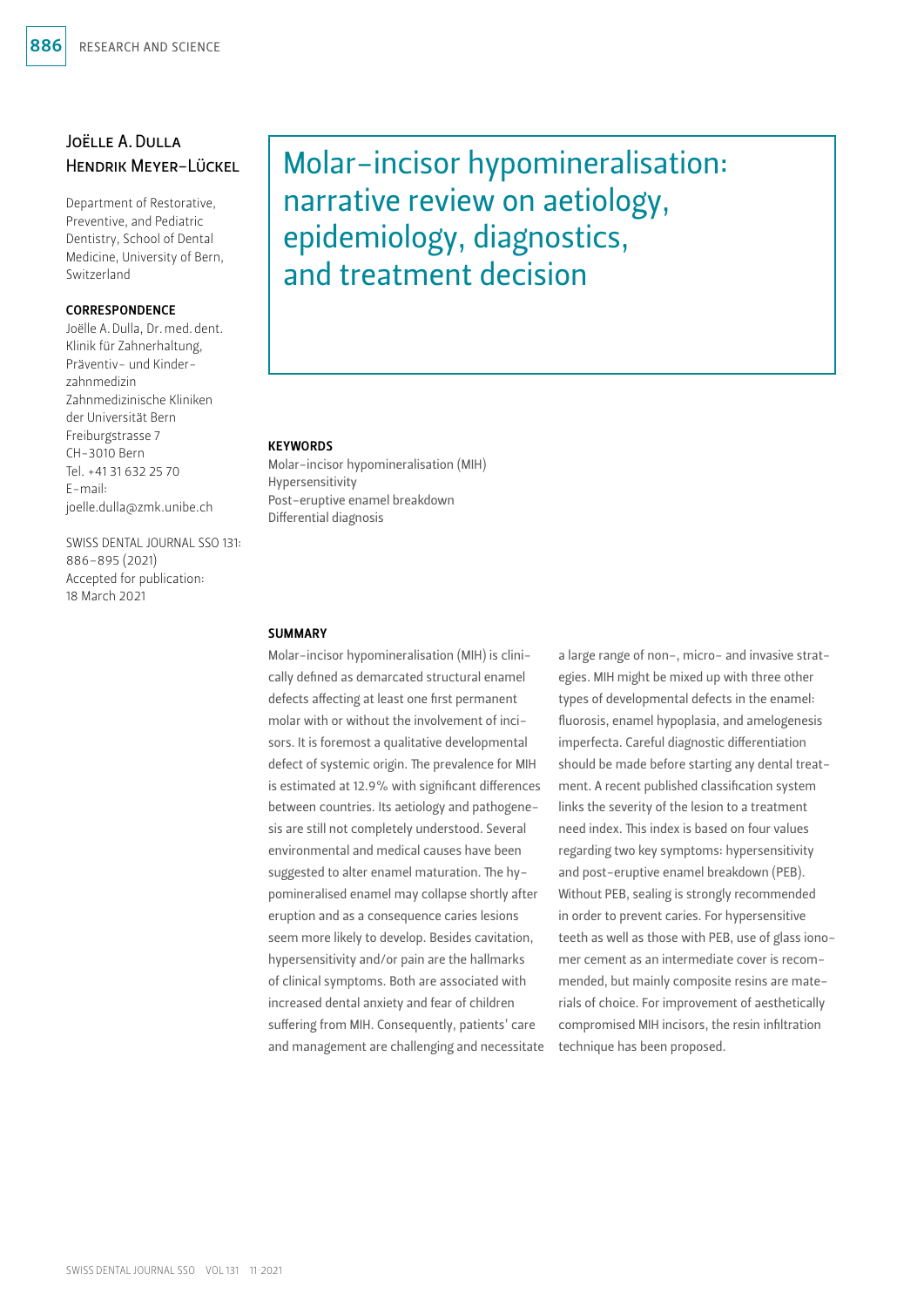### Introduction

Developmental defects in the enamel (DDE) derive from disturbances in hard tissue matrices formation and/or mineralisation during odontogenesis. These defects can be localised or appear more widespread, affecting single/multiple teeth or groups of teeth (Commission on Oral Health, Research and Epidemiology 1992). Examples of DDE are fluorosis (FS), enamel hypoplasia (EH) and amelogenesis imperfecta (AI). Another entity of DDE is the so-called molar-incisor hypomineralisation (MIH).

Since the early 1970s, dentists have reported a developmental defect primarily located in first molars and incisors in the permanent dentition. Early denominations referred to this clinical condition in a descriptive manner for "which is not":

- 1. nonendemic stained enamel (Jackson 1961)
- 2. idiopathic hypomineralisation of the enamel of the first molars (Koch et al. 1987)
- 3. hypomineralisation of the permanent first molars not caused by fluoride (Leppäniemi et al. 2001)
- 4. cheese molars (Kreulen et al. 1995)

This reflected a poor understanding of its aetiology that continues to this date. Weerheijm et al. baptised this pathology as MIH in 2001 and it was adopted as the official denomination at the sixth annual conference of the European Academy of Paediatric Dentistry (EAPD) in 2003 (Weerheijm et al. 2001). MIH is defined as developmental (systemic) qualitative enamel defects that are present on one or more first permanent molars (FPMs), each possibly with different degrees of severity. The (central) permanent incisors might be affected additionally. If incisors are affected, at least one first molar must also show enamel hypomineralisation to confirm the diagnosis MIH.

The aim of this review is to summarise the current knowledge on the aetiology, prevalence and diagnostics of MIH as well as to provide guidance on treatment decision and to discuss evidence of non- and microinvasive interventions. A second review by our group will focus on the choice of invasive treatment options.

#### Prevalence and incidence

Nowadays, MIH is recognised as a global dental problem. In spite of the EAPD criteria cited above, cross-comparisons of the results from various epidemiological studies have been difficult due to the use of various indices and criteria, examination variability, methods of recording and varying age groups (Jälevik 2010). Prevalence is defined by how often a condition is present in a population and incidence by how many new cases occur each year. The reported prevalence of MIH in children and adolescents differs significantly between studies varying between 2 and 40% (Jälevik 2010). A recent systematic review and metaregression analysis (SCHWENDICKE ET AL. 2018) estimated a global mean (95% CI) prevalence for MIH of 12.9% (11.7–14.3%) with significant differences between countries. The highest numbers of prevalent cases were found in high-income and heavily populated countries. Another metaanalysis (ZHAO ET AL. 2018) estimated the prevalence of MIH around 14% globally with no statistical difference between sexes, but <10-year-olds had a higher prevalence than older individuals (15% vs 12%). It was also noted that MIH was particularly high in some regions such as South America (18%) and Spain (21%). For Switzerland no representative data have been reported so far.

A study on the distribution and severity of MIH affected molars in four areas in Germany revealed that the majority of children with MIH showed more than one affected molar (only one affected molar in 39.2%, two affected molars in 33.5%, three affected molars in 12.0%, and four affected molars in 15.3%) (Petrou 2012). About half showed hypomineralisation in FPMs without additionally affected incisors. 12% of the children with MIH showed hypomineralised defects in at least one of the second primary molars. Furthermore, FPMs were usually more often and more severely affected than permanent incisors. Upper permanent incisors were usually more often affected than lower permanent incisors and, if lower incisors were affected, in most cases hypomineralisation in upper permanent incisors as well as in FPMs were documented (Petrou 2012).

This was corroborated by other studies showing that the FPMs and incisors are often affected, although there can be considerable differences within a dentition. MIH has also been observed in other teeth of the permanent dentition (second molar, second premolar, canine) as well as in second primary molars and also primary canines (Elfrink et al. 2012; Fuchs et al. 2009). MIH is supposed to affect 878 million individuals with a global number of incident cases estimated at 16.0 million people in 2016. It is, therefore, imperative to develop appropriate dental healthcare strategies to treat MIH and to identify its aetiology in order to prevent.

### Aetiology and pathogenesis

MIH has been reported to have a negative impact on children's quality of life and sociopsychological status (Dantas-Neta ET AL. 2016). Affected teeth are in higher need of dental treatment, especially those with post-eruptive enamel breakdown (PEB). As a consequence, caries lesions develop more easily, leading finally to pulpal inflammation along with hypersensitivity or pain. Thus, it is of great importance to identify the aetiology of MIH and to understand its pathogenesis. Despite an augmented interest in MIH and much published research on the subject, its aetiology remains, to this day, not completely understood (Crombie et al. 2009; Alaluusua 2010; Silva et al. 2016).

#### Environmental causes

MIH is considered to establish due to an impaired calcium and phosphate incorporation during enamel matrix formation and enamel maturation. Ameloblasts are sensitive to insults, both indirect and direct. Even the smallest changes in the environment of the ameloblasts may irreversibly disrupt the formation of the enamel matrix and the maturation of the enamel. Another key factor in understanding the aetiology of MIH is the chronology of tooth mineralisation. The mineralisation of enamel in a first permanent molar starts just before birth and is completed in the first year of life (REID & DEAN 2006). Therefore, it seems logical that any possible cause must have occurred during the period from just before birth until the end of the first year of life (Fig. 1) (SCHROEDER 2000; DULLA ET AL. 2018). Research on the aetiology of MIH has compiled a long list of candidates but failed to prove causality due to low numbers of prospective birth-cohort studies. Nonetheless, ongoing studies have elucidated some risk factors (e.g., "LISA" and "GINIplus"; FLEXEDER et al. 2020). "LISA" (influence of life-style factors on the development of the immune system and allergies in East and West Germany) and "GINIplus" (German infant study on the influence of nutrition intervention PLUS environmental and genetic influences on allergy development) are two populated-based German birth cohorts. They aim to describe the natural course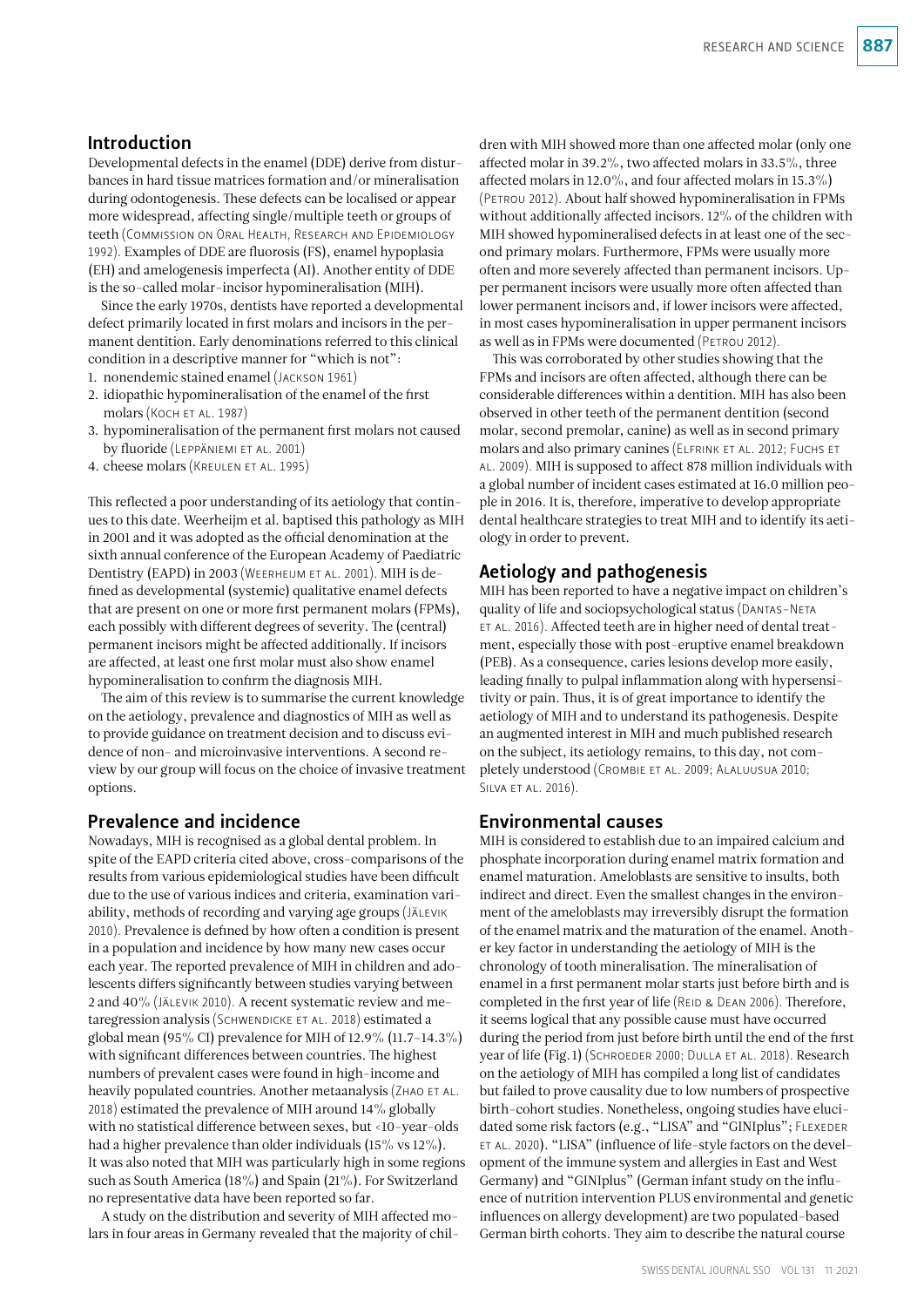

Fig. 1 Sequence of enamel mineralisation from onset to final maturation for first permanent molars (FPM), first permanent incisors (I1) and second primary molars (SPM) (modified from DULLA ET AL. 2018)

of chronic diseases and intermediate phenotypes in childhood and its determinants and to identify potential genetic effect modifications.

Potential environmental causes can be grouped into either being of prenatal, perinatal or postnatal origin (Tab.I). As indicated in Table I, there was little evidence of an association between the most frequently investigated prenatal factors (maternal smoking, illness, medication) and MIH as well as perinatal factors (prematurity, low birth weight, caesarean delivery, birth complications) and MIH. A consistent finding is that early childhood illness, in particular pyrexia, appears to be associated with MIH.

# Genetic influence

The amelogenesis phase has been shown to be modulated by genes (Fincham et al. 1999), and the size, shape, structure, and composition of the enamel seem to be influenced by genetic variations. The potential role of genetics or epigenetics in association with MIH has been discussed (Vieira & Manton 2019; HOČEVAR ET AL. 2020). Several genes related to MIH, such as enam, ameloblastin, amelogenin, and bone morphogenetic protein 2, have been investigated (BUSSANELI ET AL. 2019; JEREmias et al. 2013). In addition to these single gene effects, geneto-gene interactions may also play a role in MIH (PANG ET AL. 2020). However, data based on twin studies (TEIXEIRA ET AL. 2018) only showed tendencies of an influence of genetics on MIH prevalence, while higher family income and gestational bleeding were strongly positively associated with MIH. Genetic variability may influence the aetiology, but seems not to act as the primary cause of MIH.

# Some intriguing observations

MIH can affect one sibling and not the other(s), and teeth forming at the same period can be affected to varying degrees or not at all. Histological studies reported that MIH lesions extend through the full thickness of enamel, affecting mainly the coronal and not the cervical enamel, and often the buccal surface of the tooth (Crombie et al. 2013; Fagrell et al. 2013; Gambetta-TESSINI ET AL. 2017). Vieira & Manton attempted to address these variables in the clinical presentation of MIH (Vieira & Manton 2019). According to them, the reason why only one side of a bilateral structure is affected likely involves differential gene expression between the left and right despite the dentition on one side being mirrored on the other. As for the disturbances of specific areas and the multiple degrees of the severity, they postulated that this resulting anatomical appearance is a combination of random microenvironment influences (i.e., pressure from surrounding liquid within the connective tissues surrounding the enamel organ) and/or genetic variants (i.e., differential levels of expression at the cellular level and the directionality of molecular signalling).

# **Diagnosis**

General diagnostic criteria and a simple classification system were set by the EAPD to facilitate the diagnosis of MIH (Weerheijm et al. 2003). It can be summarised by the following:

- The visual aspect of the lesion is opaque, clearly demarcated from the healthy enamel, varies in colour (white, yellow, brownish) and size. The darker opacity indicates more hypomineralised (softer) enamel.
- The enamel thickness is normal, but its breakdown appears after the eruption of the affected tooth (PEB).
- When restorations are present, these extend in most cases to the buccal and palatal/lingual surfaces with an opacity at the margin of the restoration.
- For incisors, these restorations are not related to a history of trauma.
- A missing FPM in an otherwise sound dentition can be an indication of a history of MIH.
- In some cases, eruption difficulties of FPMs due to enamel roughness have been proposed (Almuallem & Busuttil-Naudi 2018).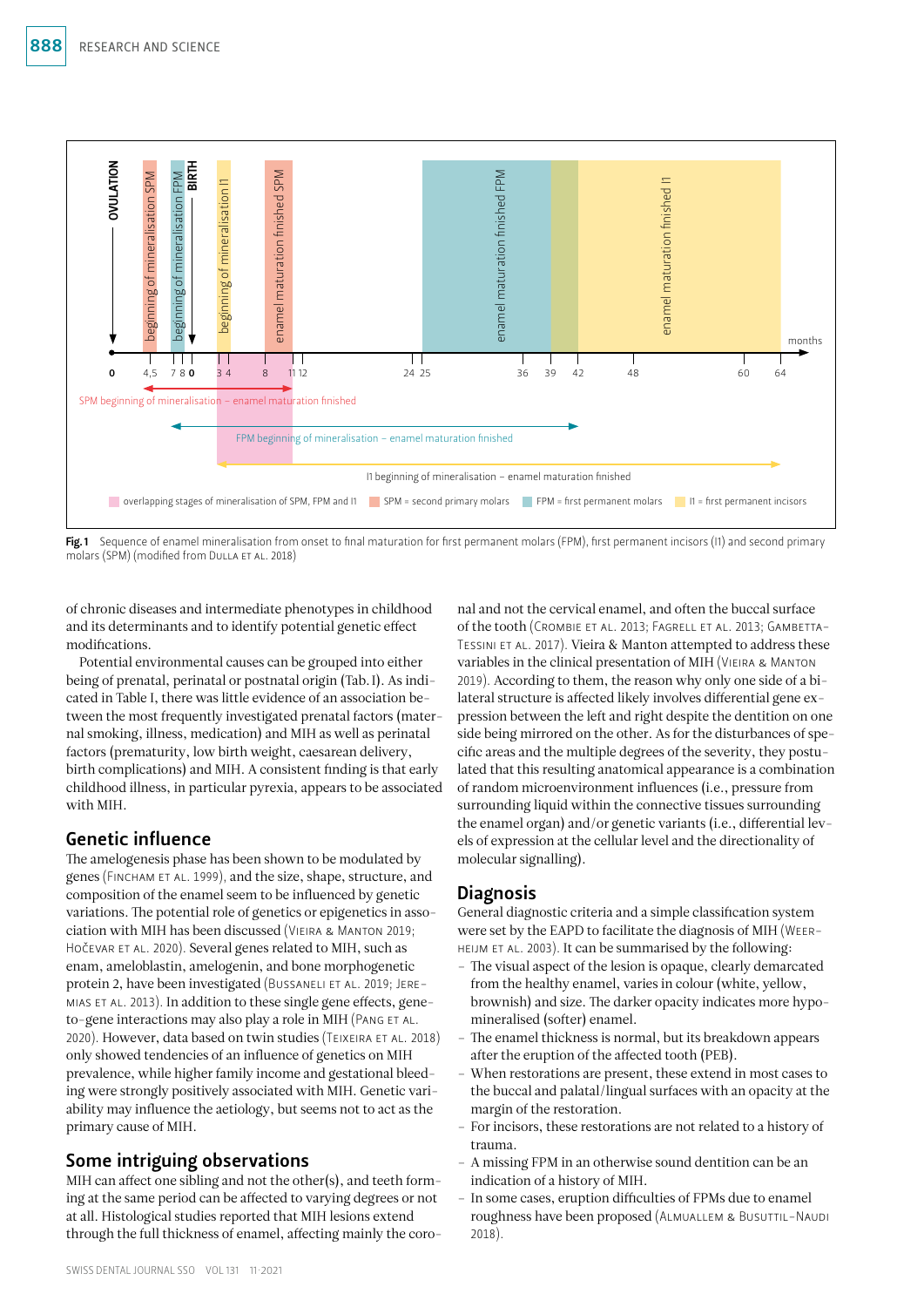Tab.I Suspected MIH-associated factors (grouped into prenatal, perinatal and postnatal origin) and their quality of evidence (modified from SILVA ET AL. 2016)

|           | (THOUTHER TION) SILVA ET AL. 2010)             |                             |                      |                                                                                       |  |  |  |  |
|-----------|------------------------------------------------|-----------------------------|----------------------|---------------------------------------------------------------------------------------|--|--|--|--|
|           | Suspected associated factors                   | <b>Most notable studies</b> | Type of study        | Quality of evidence                                                                   |  |  |  |  |
|           | Maternal smoking                               | KÜHNISCH ET AL. 2014        | Prospective cohort   | No significant association                                                            |  |  |  |  |
|           |                                                | SOUZA ET AL. 2012           | Retrospective cohort |                                                                                       |  |  |  |  |
| Prenatal  |                                                | <b>ARROW 2009</b>           | Retrospective cohort |                                                                                       |  |  |  |  |
|           |                                                | PITIPHAT ET AL. 2014        | Retrospective cohort |                                                                                       |  |  |  |  |
|           | Maternal illness                               | GHANIM ET AL. 2013          | Retrospective cohort | Unadjusted to no significant association                                              |  |  |  |  |
|           |                                                | SÖNMEZ ET AL. 2013          | Retrospective cohort |                                                                                       |  |  |  |  |
|           |                                                | PITIPHAT ET AL. 2014        | Retrospective cohort |                                                                                       |  |  |  |  |
|           |                                                | ALLAZZAM ET AL. 2014        | Retrospective cohort |                                                                                       |  |  |  |  |
|           | Maternal medicine use                          | GHANIM ET AL. 2013          | Retrospective cohort | No proof of association                                                               |  |  |  |  |
|           |                                                | SOUZA ET AL. 2012           | Retrospective cohort |                                                                                       |  |  |  |  |
|           |                                                | <b>ARROW 2009</b>           | Retrospective cohort |                                                                                       |  |  |  |  |
|           |                                                | ALLAZZAM ET AL. 2014        | Retrospective cohort |                                                                                       |  |  |  |  |
|           | Prematurity                                    | SÖNMEZ ET AL. 2013          | Retrospective cohort | Contradictory results                                                                 |  |  |  |  |
|           |                                                | BROGÅRDH-ROTH ET AL. 2011   | Retrospective cohort | (3 studies found positive association, 1 study found                                  |  |  |  |  |
|           |                                                | ALLAZZAM ET AL. 2014        | Retrospective cohort | reduced risk!)                                                                        |  |  |  |  |
|           |                                                | KUSCU ET AL. 2009           | Retrospective cohort |                                                                                       |  |  |  |  |
|           |                                                | PITIPHAT ET AL. 2014        | Retrospective cohort |                                                                                       |  |  |  |  |
|           | Low birth weight                               | GHANIM ET AL. 2013          | Retrospective cohort | No proof of association                                                               |  |  |  |  |
|           |                                                | PITIPHAT ET AL. 2014        | Retrospective cohort |                                                                                       |  |  |  |  |
| Perinatal |                                                | ALLAZZAM ET AL. 2014        | Retrospective cohort |                                                                                       |  |  |  |  |
|           |                                                | SÖNMEZ ET AL. 2013          | Retrospective cohort |                                                                                       |  |  |  |  |
|           | Birth complications                            | ALLAZZAM ET AL. 2014        | Retrospective cohort | No proof of association                                                               |  |  |  |  |
|           |                                                | DURMUS ET AL. 2013          | Case-control         |                                                                                       |  |  |  |  |
|           |                                                | SÖNMEZ ET AL. 2013          | Retrospective cohort |                                                                                       |  |  |  |  |
|           |                                                | PITIPHAT ET AL. 2014        | Retrospective cohort |                                                                                       |  |  |  |  |
|           | Caesarean delivery                             | JÄLEVIK ET AL. 2001         | Retrospective cohort | Unsufficient evidence                                                                 |  |  |  |  |
|           |                                                | GHANIM ET AL. 2013          | Retrospective cohort | (only 1 study found positive association)                                             |  |  |  |  |
|           |                                                | PITIPHAT ET AL. 2014        | Retrospective cohort |                                                                                       |  |  |  |  |
|           |                                                | SOUZA ET AL. 2012           | Retrospective cohort |                                                                                       |  |  |  |  |
|           | Pneumonia                                      | SÖNMEZ ET AL. 2013          | Retrospective cohort | Unsufficient evidence                                                                 |  |  |  |  |
|           |                                                | BROGÅRDH-ROTH ET AL. 2011   | Retrospective cohort | (only 2 studies found positive association)                                           |  |  |  |  |
|           |                                                | ALLAZZAM ET AL. 2014        | Retrospective cohort |                                                                                       |  |  |  |  |
|           |                                                | BEENTJES ET AL. 2002        | Case-control         |                                                                                       |  |  |  |  |
|           |                                                | PITIPHAT ET AL. 2014        | Retrospective cohort |                                                                                       |  |  |  |  |
|           | Asthma                                         | KÜHNISCH ET AL. 2014        | Prospective cohort   | Unsufficient evidence                                                                 |  |  |  |  |
|           |                                                | PITIPHAT ET AL. 2014        | Retrospective cohort | (only 3 studies found positive association)                                           |  |  |  |  |
|           |                                                | ALLAZZAM ET AL. 2014        | Retrospective cohort |                                                                                       |  |  |  |  |
|           |                                                | SÖNMEZ ET AL. 2013          | Retrospective cohort |                                                                                       |  |  |  |  |
|           | Fever                                          | ALLAZZAM ET AL. 2014        | Retrospective cohort | High probablity                                                                       |  |  |  |  |
|           |                                                | <b>GHANIM ET AL. 2013</b>   | Retrospective cohort | (many studies found a positive association with                                       |  |  |  |  |
|           |                                                | SÖNMEZ ET AL. 2013          | Retrospective cohort | higher odds)<br>Attention: fever is associated with many illnesses                    |  |  |  |  |
|           |                                                | PITIPHAT ET AL. 2014        | Retrospective cohort | (i.e., pneumonia, otitis media)                                                       |  |  |  |  |
|           |                                                | BEENTJES ET AL. 2002        | Case-control         |                                                                                       |  |  |  |  |
| Postnatal | General childhood illness                      | ALLAZZAM ET AL. 2014        | Retrospective cohort | Higher probability in case of associated fever                                        |  |  |  |  |
|           |                                                | GHANIM ET AL. 2013          | Retrospective cohort |                                                                                       |  |  |  |  |
|           |                                                | PITIPHAT ET AL. 2014        | Retrospective cohort |                                                                                       |  |  |  |  |
|           |                                                | SOUZA ET AL. 2012           | Retrospective cohort |                                                                                       |  |  |  |  |
|           | Antibiotic use<br>(early childhood medication) | ALLAZZAM ET AL. 2014        | Retrospective cohort | Unsufficient evidence<br>(few studies found positive association and many<br>did not) |  |  |  |  |
|           |                                                | PITIPHAT ET AL. 2014        | Retrospective cohort |                                                                                       |  |  |  |  |
|           |                                                | WHATLING & FEARNE 2008      | Case-control         |                                                                                       |  |  |  |  |
|           |                                                | LAISI ET AL. 2009           | Retrospective cohort |                                                                                       |  |  |  |  |
|           |                                                | <b>ARROW 2009</b>           | Retrospective cohort |                                                                                       |  |  |  |  |
|           |                                                | GHANIM ET AL. 2013          | Retrospective cohort |                                                                                       |  |  |  |  |
|           | Antiasthma medication                          | WOGELIUS ET AL. 2010        | Retrospective cohort |                                                                                       |  |  |  |  |
|           | (early childhood medication)                   | <b>ARROW 2009</b>           | Retrospective cohort |                                                                                       |  |  |  |  |
|           | Breastfeeding - dioxine                        | LAISI ET AL. 2008           | Prospective cohort   | No proof of association                                                               |  |  |  |  |
|           |                                                | FAGRELL ET AL. 2011         | Case-control         | (except FAGRELL ET AL. 2011)                                                          |  |  |  |  |
|           |                                                | ALALUUSUA ET AL. 1996A      | Prospective cohort   |                                                                                       |  |  |  |  |
|           |                                                | ALALUUSUA ET AL. 1996B      | Prospective cohort   |                                                                                       |  |  |  |  |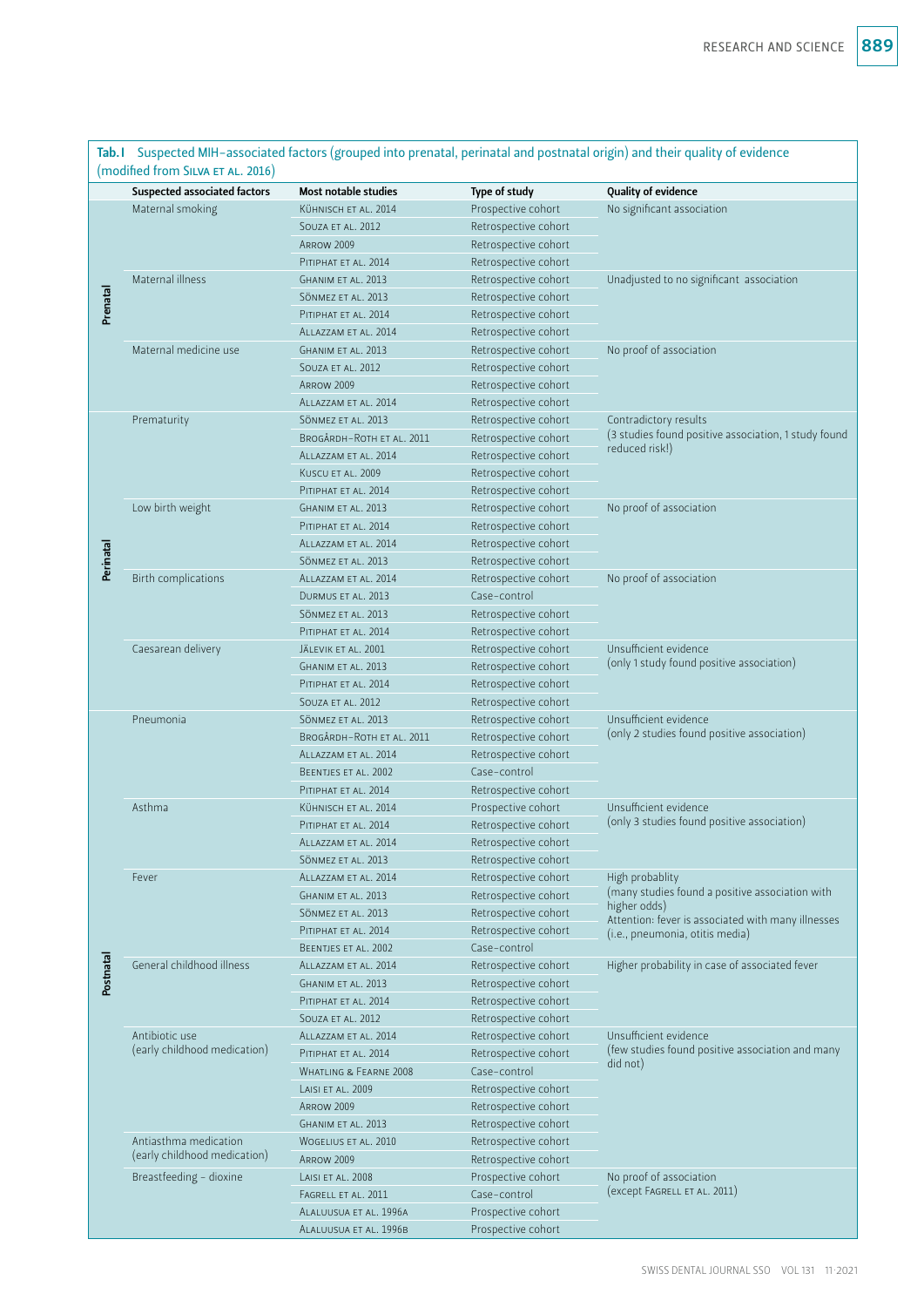|                  |         | <b>PEB</b> |      |  |
|------------------|---------|------------|------|--|
| $MH - TNI$       |         | without    | with |  |
| Hypersensitivity | without |            | 2    |  |
|                  | with    | 3          |      |  |

Fig. 2 Index values 1-4 based on the two clinically most important symptoms: hypersensitivity and post-eruptive enamel breakdown (PEB) (modified from Bekes et al. 2016, Steffen et al. 2017)





Fig. 3 First permanent upper molar with well-demarcated brown-yellowish opacities and a very small defect of the mesio-palatal cusp. The second primary molar shows opacities and an irregular surface with substance loss.

Fig. 4 First permanent upper molar with opacities principally located palatally-distally and with a defect of approximately 1 /3 of the surface. The occlusal surface has already been sealed with a temporary filling material.

Fig. 5 First permanent upper molars showing brown-yellowish opacities and defects with decay located in the occlusal fissure

Several descriptive classifications have been proposed; e.g., Leppäniemi et al. (2001) rated the severity of MIH within three categories:

- 1. mild: opacities without PEB
- 2. moderate: opacities with PEB limited to enamel
- 3. severe: PEB with dentin involvement, atypical restorations, and tooth extraction due to MIH

Another simple classification system, also based on the severity of MIH, proposed distinction between mild and severe cases (Lygidakis et al. 2010):

- 1. In mild cases, the demarcated opacities do not exhibit a PEB, but they can present occasional sensitivity to external stimulus with less aesthetic concerns.
- 2. In severe cases, the demarcated enamel is associated with PEB, hypersensitivity (HS), and high aesthetic demands.

Fig. 6 First permanent upper molar with complete destruction of the surface

Fig. 7 Permanent upper and lower incisors with well-demarcated white-yellowish opacities; first permanent lower molars with yellowish opacities

Fig. 8 Eruption of a permanent lower incisor with a well-demarcated white-yellowish opacity on the labial surface





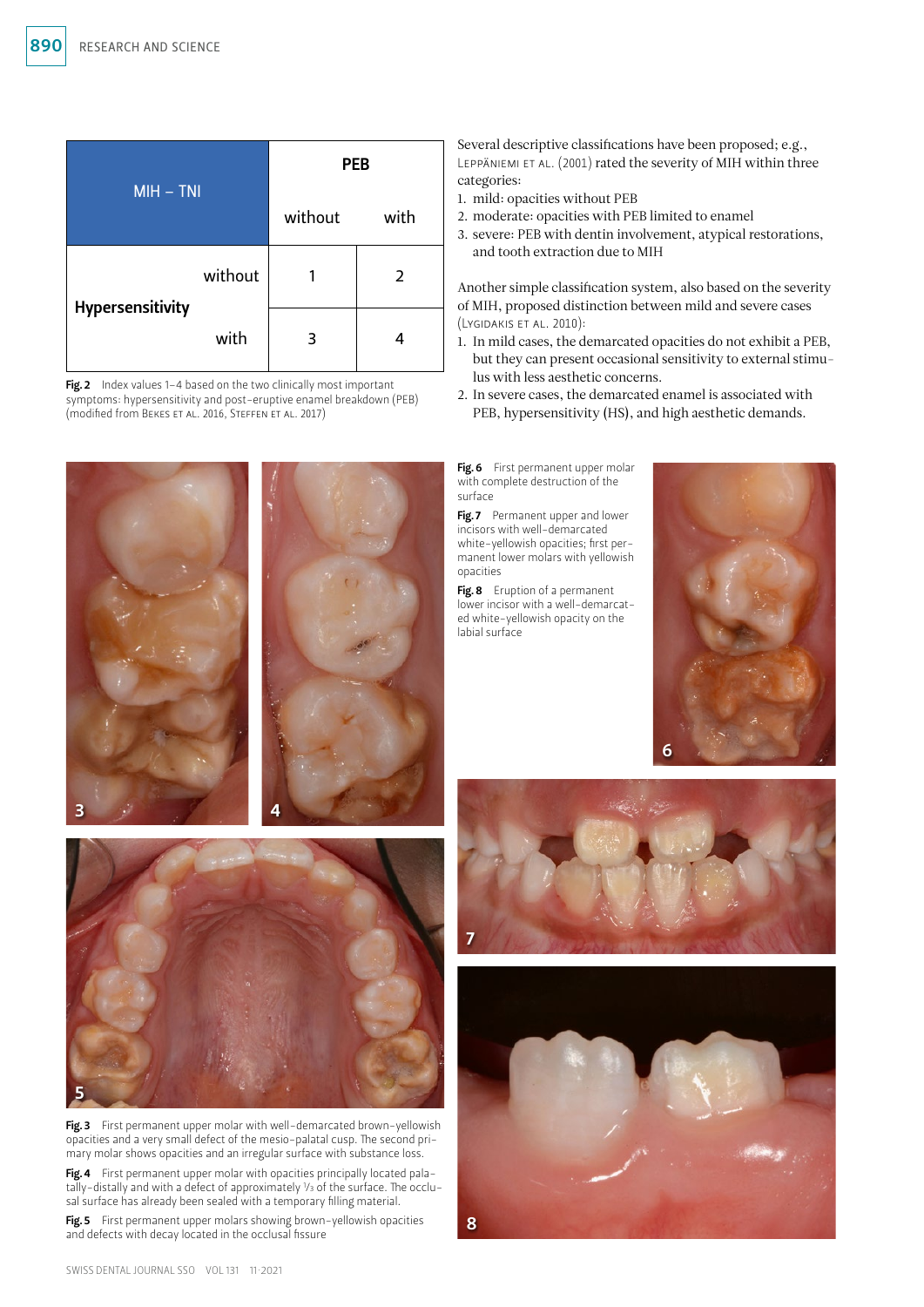| Tab. II Developmental defects and their typical characteristics |                                            |                            |                  |                      |  |  |  |
|-----------------------------------------------------------------|--------------------------------------------|----------------------------|------------------|----------------------|--|--|--|
|                                                                 | <b>Molar-incisor</b><br>hypomineralisation | Amelogenesis<br>imperfecta | <b>Fluorosis</b> | Enamel<br>hypoplasia |  |  |  |
| Generalised (all primary and permanent teeth affected)          |                                            | $\times$                   |                  |                      |  |  |  |
| Symmetric                                                       |                                            | $\mathsf{x}$               | $\times$         |                      |  |  |  |
| Reduced enamel thickness                                        |                                            | $\mathsf{X}$               |                  | $\times$             |  |  |  |
| Mainly qualitative defects                                      | X                                          | $\times$                   | $\times$         |                      |  |  |  |
| Mainly limited to one or more FPM                               | X                                          |                            |                  |                      |  |  |  |
| Often, but not always hypersensitive                            | $\times$                                   | $\mathsf{X}$               |                  | $\times$             |  |  |  |
| History of trauma or periapical inflammation of primary tooth   |                                            |                            |                  | X                    |  |  |  |

Steffen et al. in an attempt to standardise MIH diagnostic criteria and treatment needs conceived a classification system that links the severity of the lesion to a treatment need index (TNI) (Steffen et al. 2017). This index is based on four values (Fig.2) regarding two key symptoms that are considered the most important ones with respect to MIH: HS and PEB. The highest value is recorded for each sextant by the use of good light and drying with an air syringe.

Teeth affected by MIH show various characteristics (Figs.3–8). HS is a common symptom in MIH teeth that might impair oral hygiene, limit dietary habits, cause chronic pain and trigger dental anxiety. Its intensity depends on the severity of the lesion. A recent study (RAPOSO ET AL. 2019) concluded that mild cases of MIH are associated with HS of a low intensity, while severe cases showed more frequently higher degrees of HS. Severely hypomineralised teeth are at higher risk of developping caries, which could increase HS considerably. The cause of this HS appears to be chronic pulp inflammation due to repeated triggers, whether thermal, mechanical, or bacterial (Fagrell et al. 2008). PEB occurs due to the severe porosity of the hypomineralised opaque areas that fracture when subjected to masticatory forces, resulting in unprotected dentin being more prone to external triggers (Garg et al. 2012). Interestingly, whitish discoloured MIH teeth seem to be at a ca. 33% lower risk for PEB than yellowish/brownish ones (CABRAL ET AL. 2016).

# Clinical examination

With the complete eruption of all first molars and incisors at ca. 8 years of age hypomineralised enamel of relevant teeth can be preferably detected and MIH be diagnosed (LYGIDAKIS ET AL. 2010). Nonetheless, MIH might be diagnosed during the eruption of the FPM. An early diagnosis may limit the degree and size of PEB and the high risk of subsequent HS and dental caries (Garg et al. 2012).

FPMs are first screened for MIH and then for caries. Teeth should be cleaned with a toothbrush and fluoride toothpaste and examined in wet condition using a mirror and probe. The tooth surface can also be gently cleaned with a cotton roll, but it should preferably not be dried. Intraoral photography is a great tool to better examine and assess the damaged tooth on a computer monitor (CHEN ET AL. 2013). Subsequently, the tooth is dried using air jet or, if not possible, with cotton rolls, to examine for caries and to evaluate possible HS.

## Differential diagnosis

MIH might be mixed up with three different other types of DDE: FS, EH, and AI. It can be helpful that MIH is the most prevalent

type. It is a well-demarcated qualitative "chalky" defect (contrary to EH), nonsymmetrical (contrary to FS, AI), limited to one or more FPM (contrary to AI, FS), with or without central permanent incisors implication (contrary to FS, AI), caries prone (contrary to FS), generally, but not always hypersensitive (contrary to FS), and with no history of trauma on the affected tooth (Weerheijm 2004; Commission on Oral Health, Research and Epidemiology 1992; Elcock et al. 2006; Crawford et al. 2007) (Tab.II). Furthermore, traumatic injury as well as prolonged periapical inflammation process of a primary tooth may affect the development or maturation of the permanent successor and lead to a so-called Turner's tooth/Turner's hypoplastic tooth, which is one example for EH.

# Pain control and therapy

For the affected and suffering quite young child, visiting a dentist is often accompanied with a great portion of anxiety and reluctance. In order to rebuild the bridge of trust between the child and the dentist, a painless first examination is absolutely essential. Thermal stimuli, such as air syringe, cold water, or cold instruments, should be avoided. Any subsequent dental treatment should be performed under a very effective pain control protocol (Jälevik & Klingberg 2002).

Pain is a subjective experience, especially when it overlaps with anxiety and fear. The fear of having pain can be overwhelming for a child, especially in case of previous traumatic dental experiences. A prerequisite for any pain control protocol to be effective is to ensure a proper emotional management of the suffering child; otherwise, the protocol is doomed to failure. This behavioural and emotional management is the standard in pediatric dentistry (McNeil et al. 2006). A combination of three techniques (i.e., analgesic, anesthetic, and sedation) is often necessary in pain management of MIH teeth.

# Systemic analgesic premedication

The use of an analgesic premedication can be helpful in the treatment of hypersensitive MIH molars. The choice of the drug can be paracetamol or nonsteroidal anti-inflammatory drugs NSAID (ibuprofen or metamizole). Steffen & van Waes described a treatment protocol based on patients suffering from chronic back pain. The protocol recommends the ingestion of a very high but short-term dosage (24–48h). The anti-inflammatory effect of NSAIDs is desirable, especially in chronically inflamed MIH teeth. In order to influence chronic pain, medication should be taken >24 hours before the dental treatment. The four doses are distributed as follows: >24h, 12h, 6–8h before dental treatment and the last dose shortly before the procedure (Steffen & van Waes 2011).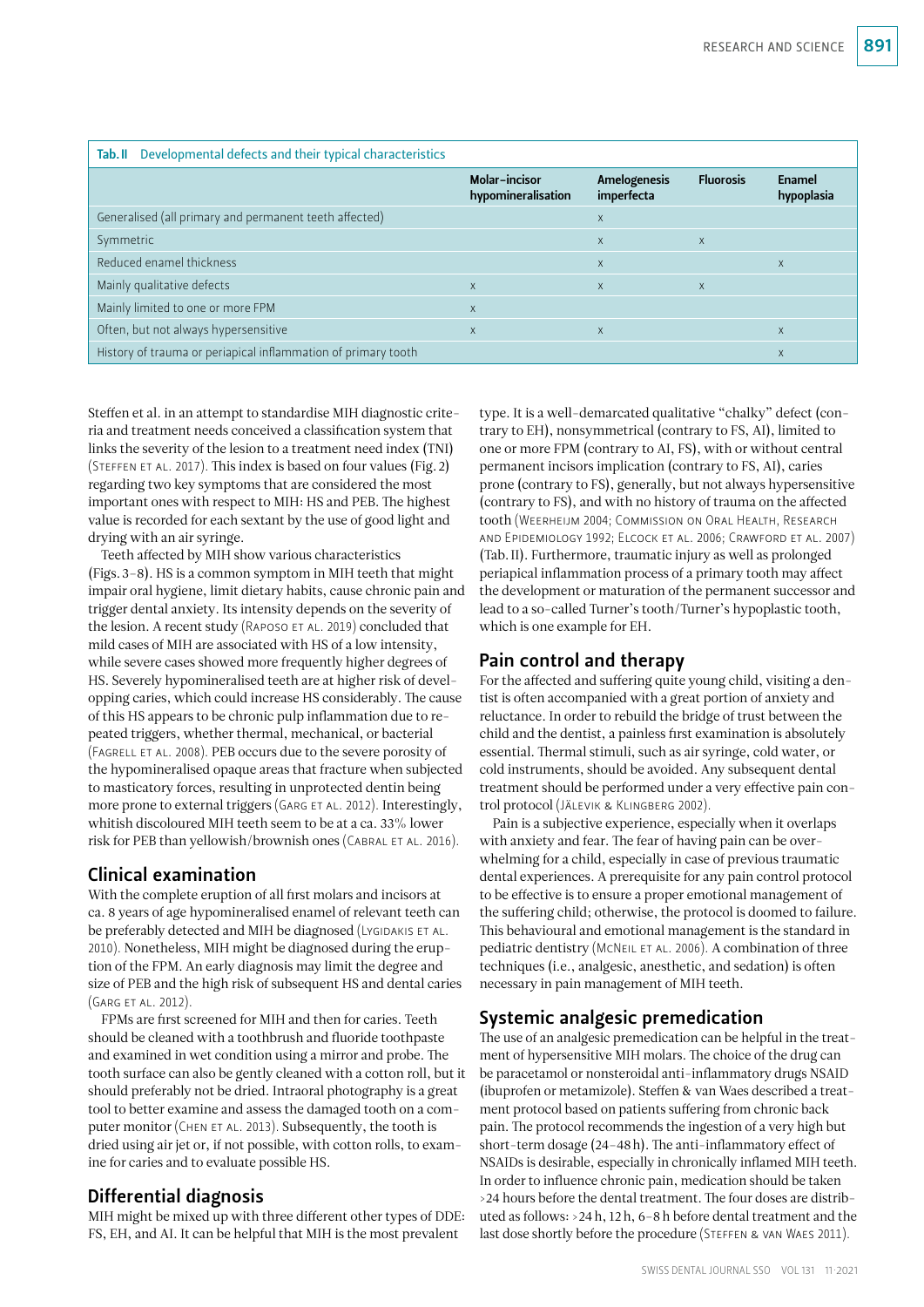#### Anaesthesia

Treatment of MIH-affected teeth in young patients is challenging due to chronic pulpal inflammation caused by porous enamel and exposed dentin. Failure in achieving profound and sufficient anesthesia may lead to behaviour problems and affect the quality of restorations. The clinician might reach the maximum anaesthetic dose (limited by weight and age), and the tooth remains hypersensitive. Type and dose of the anaesthetic are not as important as the accessory techniques employed to achieve anaesthesia (Discepolo & Baker 2011). For lower FPM, inferior alveolar nerve block adjunct to buccal infiltration is commonly used. Periodontal ligament injections can help in the establishment of anaesthesia, although its safety is constantly debated. Intraosseous injection technique used in endodontics is also proven to be effective and provides profound anaesthesia of long duration (60 minutes or longer) (Nusstein et al. 2005). Crestal intraosseous local anaesthesia by the use of a computer-assisted injection system is an effective and safe technique to achieve profound anaesthesia in MIH-affected hypersensitive teeth. This technique could be beneficial when treating an MIH tooth with a pulpitis (Dixit & Joshi 2018; Discepolo & Baker 2011; FOUAD & LEVIN 2006).

### Sedation

While anaesthesia helps to reduce pain, sedation helps tremendously in removing the emotional context of fear and anxiety accompanying the dental treatment. Drug sedation can be used, especially in very young children. However, whenever the child maintains nasal breathing, inhalation sedation (nitrous oxide/ oxygen mixture) is the medication of choice, especially in treating MIH cases (Esch 2009; Steffen & Langerweger 2018; Steffen 2018). If the child shows no cooperation at all, general anaesthesia remains the only option.

## Treatment decision

Fortunately, not all MIH-affected teeth need immediate treatment. In any case, an intensive prophylactic protocol should be administered as early as MIH is diagnosed. The purpose is to delay enamel breakdown and prevent the development of dental caries. Based on the MIH TNI, Bekes et al. have developed two therapy schemes for patients with either low or high caries risk. Prophylaxis is based on a self-applied "home" and a professional "in office" part. The former comprises mainly the home use of fluoride toothpaste, but also other preventive measures (e.g., CPP-ACP mousse) have been proposed, but no conclusive evidence of increased beneficial effects exists. It should be combined with regular professional application of fluoride varnishes (Bekes et al. 2016; Fütterer et al. 2020). Nonetheless, all of these recommendations are mainly based on clinical studies regarding caries prevention, since no distinct noninvasive intervention has yet been proven to be more efficacious than another with respect to PEB prevention and/or HS reduction in teeth affected by MIH.

Indication and choice of treatment are driven by local factors (HS with or without PEB) and general factors (mainly patient age). For a FPM affected by MIH without PEB with or without HS, sealing therapy with a resin-based fissure sealant is the method of choice in addition to intensive home-based preventive measures. In a high-caries-risk patient with partially erupted FPM, the application of a flowable glass ionomer cement (GIC) is recommended as an intermediate protection. In order to stabilise the porous structure of hypomineralised molars, resin infiltration seems to prevent from enamel breakdown to a greater extent compared with fluoride varnish (NOGUEIRA ET al. 2020). If HS persists after the application of a sealant, a direct or indirect restoration should be chosen.

The presence of PEB (with or without HS) will result in an invasive, mostly restorative treatment. Its extent determines whether the tooth is restorable or not. The treatment of a FPM with PEB but without HS is determined by the localisation and the size of the defect. If the loss of substance is not in the fissure and includes less than 1/3 of the tooth surface, the application of a sealant is recommended. However, if there is substance loss located in the fissure or the defect size is more than 1/3 of the tooth or the defect is close to the pulp, short-term temporary restoration using GIC with or without an orthodontic band should be the therapy of choice. After the tooth has matured, the temporary filling can be replaced by a definitive restoration. Alternatively, a temporary long-term restoration in form of a steel crown can also be an option. If a FPM shows substance loss and HS, the treatment follows the same stages as in MIH TNI 2 (Bekes et al. 2016). It should be noted that restorative recommendations are only based on a low scientific evidence level (see the second paper regarding MIH of our group; Weber et al. 2021). If future extraction is indicated, orthodontic treatment should follow. The aim is to allow the second permanent molar to erupt naturally as a substitute of the lost FPM. Thus, the timing of the extraction (ca. 8-11 years of age depending on the status of tooth development) is of great importance.

## Therapy of MIH-affected incisors

For improvement of aesthetically compromised MIH incisors, the resin infiltration technique, originally developed to arrest and mask caries lesions, has been proposed. However, in contrast to caries lesions and fluorotic teeth, MIH is not always completely masked by resin infiltration only. A higher degree of surface removal (etching) prior to the application of the infiltrating resin has been proposed for better aesthetic results. Still, in non-satisfying cases as well as when hypoplastic areas are apparent from the beginning, composite on top of deeply infiltrated areas are necessary to achieve optimal results (Meyer-Lückel et al. 2017, 2020).

#### Conclusion

- The reported prevalence of MIH in children and adolescents differs significantly between studies varying between 2.4 to 40.2% (Jälevik 2010). Globally, a mean (95% CI) prevalence for MIH of 12.9%  $(11.7-14.3\%)$ , with significant differences between countries, has been estimated (SCHWENDICKE ET AL. 2018).
- FPMs are usually more often and more severely affected than permanent incisors. Upper permanent incisors are more often affected than lower permanent incisors (PETROU 2012).
- Despite an augmented interest in MIH and much published research on the subject, its aetiology is still not completely understood (Crombie et al. 2009; Alaluusua 2010; Silva et al. 2016). The current evidence suggests that multiple, most presumably environmental and medical risk factors trigger MIH during enamel formation and maturation.
- MIH might be mixed up with three different other types of DDE: FS, EH, and AI. Careful diagnostic differentiation should be made before starting any dental treatment.
- In an attempt to standardise MIH diagnostics and treatment, a new classification system that links the severity of the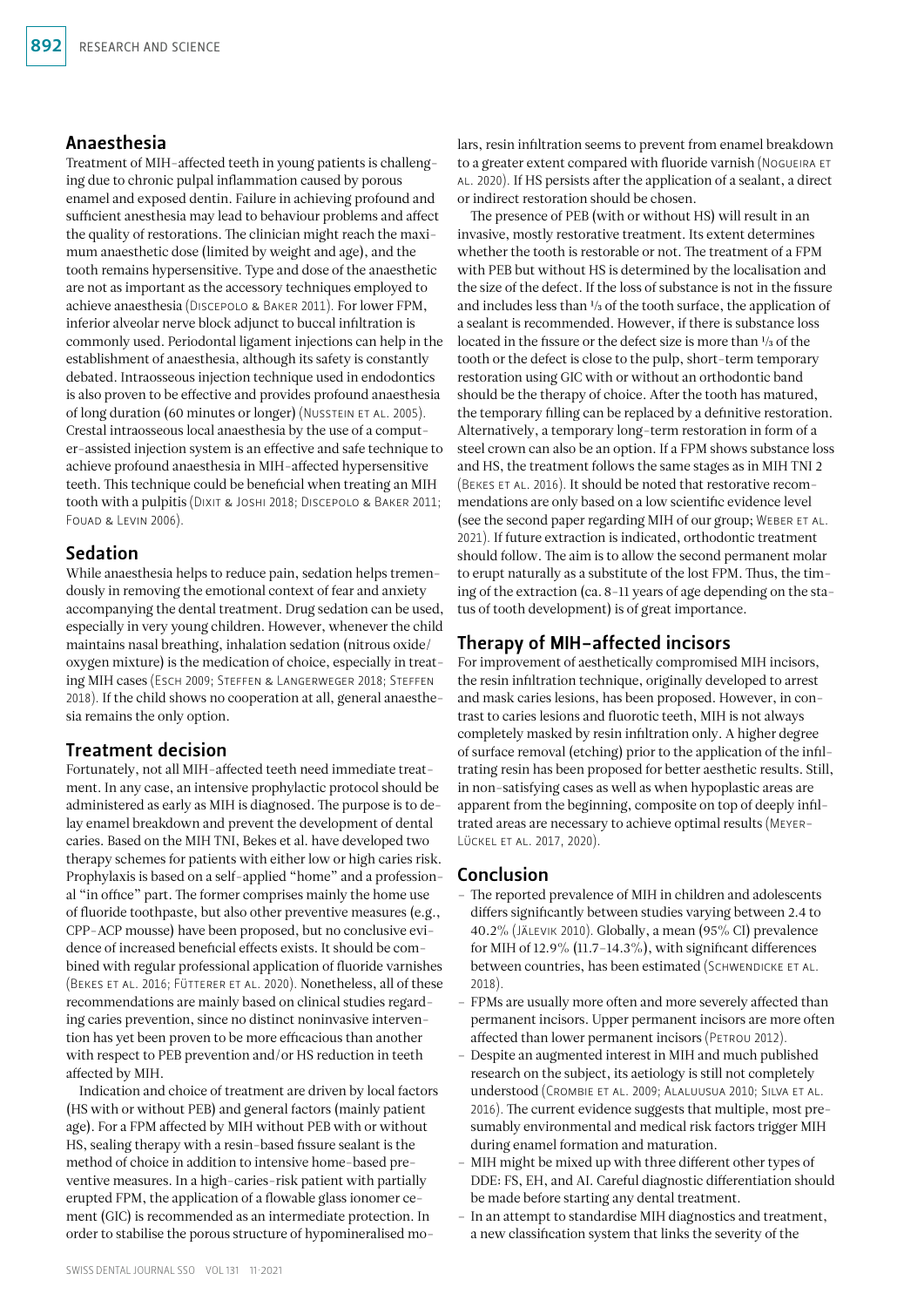lesion to a TNI has been proposed (STEFFEN ET AL. 2017). The index is based on the two most important key symptoms with respect to MIH: HS and PEB.

– Without PEB, sealing is strongly recommended in order to prevent caries. For hypersensitive teeth as well as those with PEB use of GIC as an intermediate cover is recommended, but mainly composite resins are materials of choice. Resin infiltration might be a suitable additional option, in particular for aesthetic improvement in visible teeth. It should be noted that restorative recommendations are only based on a low scientific evidence level (WEBER ET AL. 2021).

### Conflicts of interest

JAD declares no conflicts of interest, real or perceived, financial or nonfinancial. HML is appointed as inventor for patents of an infiltration technique for dental caries lesions, held by Charité-Universitätsmedizin Berlin, and receives royalties from DMG, the manufacturer of Icon.

#### Zusammenfassung

Ziel dieser Übersichtsarbeit war es, die Literatur nach dem aktuellsten Wissensstand über die Ätiologie, Prävalenz und Diagnose von MIH sowie über den Therapieentscheid hinsichtlich der Optionen non-, mikro- und invasiver Behandlungen zu durchsuchen.

Der Begriff Molaren-Inzisiven-Hypomineralisation (MIH) wurde im Jahr 2001 von Weerheijm et al. eingeführt und beschreibt einen zumeist qualitativen Schmelzdefekt an einem oder mehreren ersten Molaren, häufig mit Beteiligung der permanenten Inzisiven und hier vor allem im Oberkiefer. MIH ist eine entwicklungsbedingte Schmelzbildungsstörung aufgrund einer fehlerhaften Kalzium- und Phosphateinlagerung während der Schmelzmatrixbildung und Schmelzreifung. Die weltweite Prävalenz von MIH bei Kindern und Jugendlichen wird auf 12,9% geschätzt; ein ähnliches Vorkommen wird auch für die Schweiz vermutet. Die Ätiologie ist bis heute nicht vollständig geklärt. In der Literatur werden perinatale Ursachen (z.B. Hypoxie, Hypokalzämie, Geburtskomplikationen, Frühgeburt, Dioxine, polychlorierte Biphenyle), neonatale Ursachen (z.B. Krankheiten im Kleinkindesalter, Medikation, Fieber) sowie auch die Beeinflussung durch genetische Polymorphismen diskutiert.

Klinisch weisen hypomineralisierte Zähne weissliche, gelbliche bis bräunliche, gut abgrenzbare Opazitäten auf. Je dunkler die Opazität, desto poröser der Schmelz. Erste permanente Molaren sind in der Regel häufiger und stärker betroffen als permanente Inzisiven. Obere permanente Inzisiven sind in der Regel häufiger betroffen als untere permanente Inzisiven. Wenn untere permanente Inzisiven betroffen sind, ist in den meisten Fällen eine Hypomineralisation der oberen permanenten Inzisiven sowie der ersten permanenten Molaren feststellbar.

Die Hypersensibilität ist ein häufiges Symptom bei MIH-Zähnen, wodurch die Mundhygiene und die Ernährungsgewohnheiten beeinträchtigt werden. Der chronische Schmerz kann in der Folge eine gesteigerte Angst vor dem Zahnarzt verursachen. Eine frühzeitige Diagnose ist entscheidend, um einen posteruptiven Schmelzverlust zu verzögern oder am besten zu verhindern.

Kürzlich wurde ein neues Klassifizierungssystem publiziert (MIH treatment need index; MIH TNI), das im Besonderen das Ausmass an Destruktion der Zahnhartsubstanz in Kombination mit den bei MIH auftretenden Hypersensibilitäten berücksich-

tigt (Steffen et al. 2017). Anästhesieversager bei hypersensiblen MIH-Molaren sind häufig. Die krestale intraossäre Lokalanästhesie unter Verwendung eines computergestützten Injektionssystems kann hilfreich sein, um eine ausreichende Anästhesie bei hypersensiblen MIH-Molaren zu erreichen. Gelingt keine suffiziente Schmerzausschaltung, so können die Einnahme einer analgetischen Prämedikation sowie auch die Lachgassedation hilfreich sein. Während die Anästhesie hilft, Schmerzen zu lindern oder zu beseitigen, hilft die Sedierung, den emotionalen Kontext von Angst und Furcht, der mit der Zahnbehandlung verbunden ist, zu beseitigen. Oftmals ist eine Kombination von analgetischer Prämedikation, Anästhesie und Sedierung in der Behandlung hypersensibler MIH-Molaren notwendig. Zeigt das Kind keine Kooperation, bleibt die Vollnarkose die einzige Option.

Die Indikation für eine non-, mikro- oder invasive Therapie von MIH-Molaren hängt von lokalen (Hypersensibilität und posteruptivem Schmelzverlust) und allgemeinen Faktoren (Patientenalter und Kariesrisiko) ab. Hierbei steht eine optimale Mundhygiene, unterstützt durch die professionelle Applikation von Fluoridlacken, im Vordergrund. Generell liegt keine gesicherte klinische Evidenz zur Überlegenheit einer speziellen prophylaktischen (non-invasiven) Methode bei MIH vor, sodass man sich am besten an etablierte Methoden zur Verhinderung von Karies hält.

Zur Verbesserung ästhetisch beeinträchtigter MIH-Inzisiven kann die kunststoffbasierte Infiltrationstechnik angewendet werden, die ursprünglich entwickelt wurde, um Kariesläsionen zu stoppen und zu maskieren. Zu den invasiven Therapien wird unsere Arbeitsgruppe in einer zweiten Veröffentlichung Empfehlungen geben (Weber et al. 2021).

#### Résumé

Le but de cette revue était de rechercher dans la littérature les connaissances les plus récentes sur l'étiologie, la prévalence et le diagnostic de la MIH, ainsi que sur les options de traitement non-, micro- et invasif.

Le terme d'«hypominéralisation molaires incisives» (MIH) a été développé en 2001 par Weerheijm et coll. et décrit un défaut d'émail essentiellement qualitatif sur une ou plusieurs premières molaires, souvent avec atteinte des incisives permanentes et ici surtout de la mâchoire supérieure. MIH est un trouble du développement de la formation de l'émail dû à un stockage défectueux du calcium et du phosphate pendant la formation de la matrice de l'émail et la maturation de l'émail. La prévalence mondiale de MIH chez les enfants et les adolescents est estimée à 12,9%; une prévalence similaire est supposée pour la Suisse. L'étiologie n'est pas encore entièrement connue. Dans la littérature, les causes périnatales (p. ex. l'hypoxie, l'hypocalcémie, des complications à la naissance, la naissance prématurée, les dioxines, les polychlorobiphényles), les causes néonatales (p. ex. les maladies infantiles, des médicaments, la fièvre) et l'influence des polymorphismes génétiques sont discutées.

Cliniquement, les dents hypominéralisées présentent des opacités blanchâtres, jaunâtres à brunâtres qui peuvent être clairement définies. Plus l'opacité est foncée, plus l'émail est poreux. Les premières molaires permanentes sont généralement plus fréquemment et plus sévèrement atteintes que les incisives permanentes. Les incisives permanentes supérieures sont généralement plus souvent atteintes que les incisives permanentes inférieures. Si les incisives permanentes inférieures sont at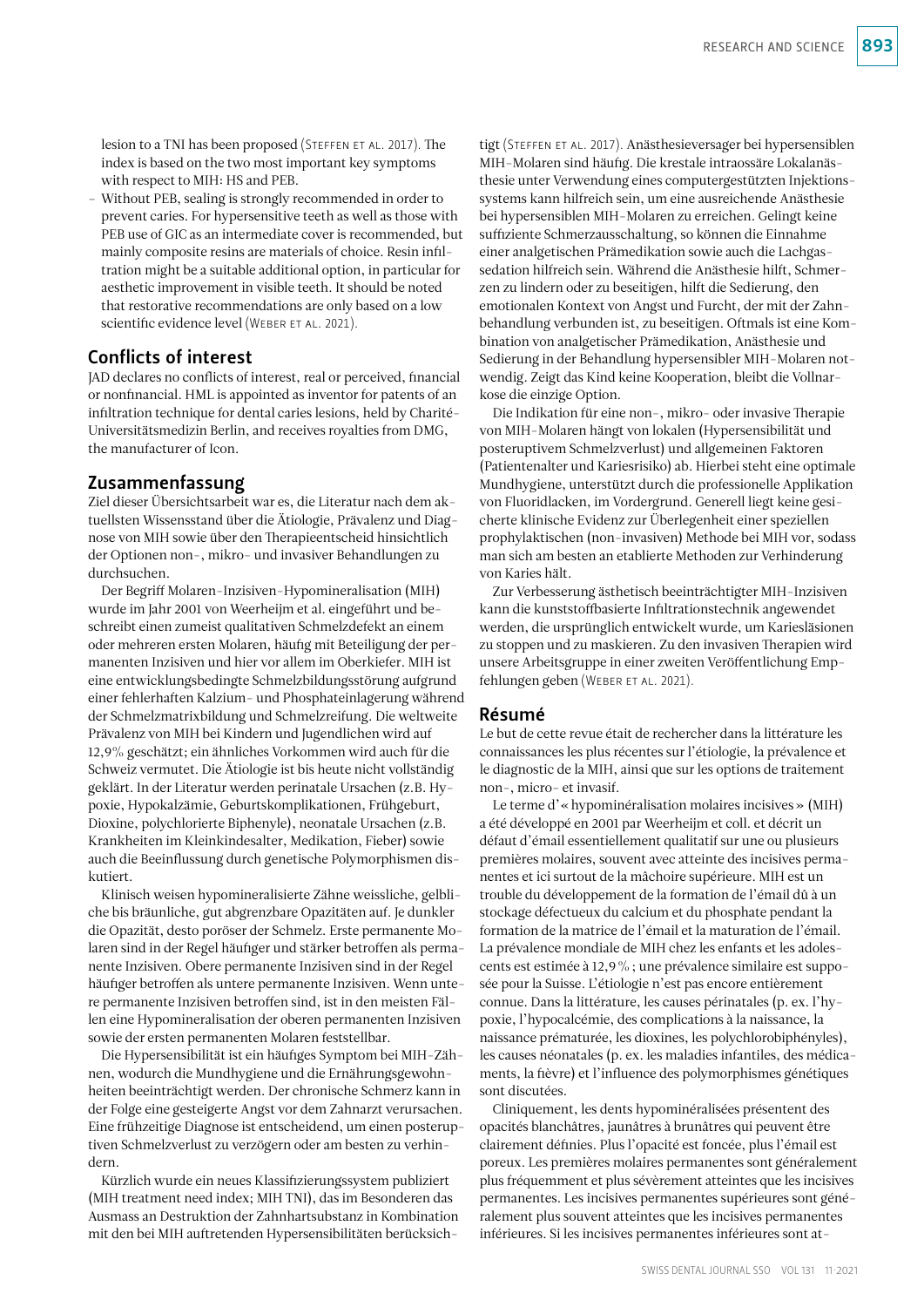teintes, une hypominéralisation des incisives permanentes supérieures et des premières molaires permanentes peut être identifiée dans la plupart des cas.

L'hypersensibilité est un symptôme courant dans les dents MIH, qui affecte l'hygiène bucco-dentaire et les habitudes alimentaires. Par la suite, la douleur chronique peut provoquer une angoisse accrue du dentiste. Un diagnostic précoce est crucial afin de retarder la perte d'émail postéruptive ou, si possible, de la prévenir.

Un nouveau système de classification a été récemment publié (MIH-Treatment Need Index; MIH-TNI), qui prend notamment en compte le degré de destruction du tissu dentaire en combinaison avec les hypersensibilités qui apparaissent avec MIH (Steffen et coll. 2017). Les échecs d'anesthésie des molaires hypersensibles sont fréquents. L'anesthésie locale intraosseuse utilisant un système d'injection informatisé peut être utile pour obtenir une anesthésie adéquate dans les molaires hypersensibles. Si la douleur ne peut pas être éliminée de manière adéquate, l'utilisation d'une prémédication analgésique et d'une sédation au protoxyde d'azote peut être utile. Pendant que l'anesthésie aide à soulager ou à éliminer la douleur, la sédation

aide à éliminer le contexte émotionnel de l'anxiété et de la peur associées au traitement dentaire. Une combinaison de prémédication analgésique, d'anesthésie locale et de sédation est souvent nécessaire dans le traitement des molaires hypersensibles. Si l'enfant ne coopère pas, l'anesthésie générale reste la seule option.

L'indication d'un traitement non, micro ou invasif des molaires MIH dépend de facteurs locaux (hypersensibilité et perte d'émail postéruptive) et généraux (âge du patient et risque de carie). L'accent est mis ici sur une hygiène bucco-dentaire optimale, soutenue par l'application professionnelle de vernis fluorés. En général, il n'y a pas de preuve clinique fiable de la supériorité d'une méthode prophylactique spéciale (non invasive) dans la MIH, il est donc préférable de s'en tenir aux méthodes établies de prévention des caries dentaires.

Pour améliorer l'esthétique des incisives atteintes par MIH, la technique d'infiltration à base de composite, qui a été initialement développée pour arrêter et masquer les lésions carieuses, peut être utilisée. Notre groupe de travail montre des recommandations sur les thérapies invasives dans une deuxième publication (WEBER ET COLL. 2021).

## References

- Alaluusua S: Aetiology of Molar-Incisor Hypomineralisation: A systematic review. Eur Arch Paediatr Dent 11: 53–58 (2010)
- Alaluusua S, Lukinmaa P L, Koskimies M, Pirinen S, Hölttä P, Kallio M, Holttinen T, Salmenperä L: Developmental dental defects associated with long breast feeding. Eur J Oral Sci 104: 493–497 (1996a)
- Alaluusua S, Lukinmaa P L, Vartiainen T, Partanen M, Torppa J, Tuomisto J: Polychlorinated dibenzo-p-dioxins and dibenzofurans via mother's milk may cause developmental defects in the child's teeth. Environ Toxicol Pharmacol 1: 193–197 (1996b)
- Allazzam S M, Alaki S M, El Meligy O A: Molar incisor hypomineralization, prevalence, and etiology. Int J Dent 2014: 234508 (2014)
- Almuallem Z, Busuttil-Naudi A: Molar incisor hypomineralisation (MIH) – an overview. Br Dent J 225: 601–609 (2018)
- ARROW P: Risk factors in the occurrence of enamel defects of the first permanent molars among schoolchildren in Western Australia. Community Dent Oral Epidemiol 37: 405–415 (2009)
- Beentjes V E, Weerheijm K L, Groen H J: Factors involved in the aetiology of molar-incisor hy-pomineralisation (MIH). Eur J Paediatr Dent 3: 9–13 (2002)
- Bekes K, Krämer N, van Waes H, Steffen R: Das Würzburger MIH-Konzept Teil 2. Der Therapieplan. Oralprophylaxe Kinderzahnheilkd 38: 171–175 (2016)
- Brogårdh-Roth S, Matsson L, Klingberg G: Molarincisor hypomineralization and oral hygiene in 10- to-12-yr-old Swedish children born preterm. Eur J Oral Sci 119: 33–39 (2011)
- Bussaneli D G, Restrepo M, Fragelli C M B, Santos-Pinto L, Jeremias F, Cordeiro R C L, Bezamat M, Vieira A R, Scarel-Caminaga R M: Genes Regulating Immune Response and Amelogenesis Interact in Increasing the Susceptibility to Molar-Incisor Hypomineralization. Caries Res 53: 217–227 (2019)
- Cabral R N, Soviero V M, Nyvad B, Leal S C: Colour of MIH defects as a predictor of enamel breakdown: A longitudinal 24-month study. Caries Res 50: 235 (2016)
- Chen Y, Lee W, Ferretti G A, Slayton R L, Nelson S: Agreement between photographic and clinical examinations in detecting developmental defects of enamel in infants. J Public Health Dent 73: 204–209 (2013)
- Commission on Oral Health, Research and Epidemiology: A review of the developmental defects of enamel index (DDE Index). Report of an FDI working group. Int Dent J 42: 411–426 (1992)
- CRAWFORD P, ALDRED M, BLOCH-ZURAN A: Amelogenesis imperfecta. Orphanet J Rare Dis 2: 17 (2007)
- Crombie F A, Manton D J, Palamara J E, Zalizniak I, Cochrane N J, Reynolds E C: Characterization of developmentally hypomineralised human enamel. J Dent 41: 611–618 (2013)
- Crombie F, Manton D, Kilpatrick N: Aetiology of molar-incisor hypomineralization: a critical review. Int J Paediatr Dent 19: 73–83 (2009)
- Dantas-Neta N B, Moura L F, Cruz P F, Moura M S, Paiva S M, Martins C C, Lima M D: Impact of molar-incisor hypomineralization on oral healthrelated quality of life in schoolchildren. Braz Oral Res 30: 117 (2016)
- Discepolo K, Baker S: Adjuncts to traditional local anesthesia techniques in instance to hypomineralized teeth. N Y State Dent J 1: 22–26 (2011)
- DIXIT U B, JOSHI A V: Efficacy of Intraosseous Local Anesthesia for Restorative Procedures in Molar Incisor Hypomineralization-Affected Teeth in Children. Contemp Clin Dent 9 Suppl 2: 272–277 (2018)
- Dulla J, Schaffner M, Lussi A: Molaren-Inzisiven-Hypomineralisation. Swiss Dent J 128: 7–8  $(2018)$
- Durmus B, Abbasoglu Z, Peker S, Kargul B: Possible medical aetiological factors and characteristics of molar incisor hypomineralisation in a group of turkish children. Acta Stomatol Croat 47: 297–305 (2013)
- Elcock C, Smith R N, Simpson J, Abdellatif A, Bäckman B, Brook A H: Comparison of methods for measurement of hypoplastic lesions. Eur J Oral Sci 114 Suppl 1: 365–369 (2006)
- Elfrink M E, ten Cate J M, Jaddoe V W, Hofman A, Moll H A, Veerkamp J S: Deciduous molar hypomineralization and molar incisor hypomineralization. J Dent Res 91: 551–555 (2012)
- Esch J: Anxiolyse und Sedierung mit Lachgas in der Kinderzahnheilkunde. Quintessenz 60: 1215–1223 (2009)
- Fagrell T G, Lingström P, Olsson S, Steiniger F, Norén J G: Bacterial invasion of dentinal tubules beneath apparently intact but hypomineralized enamel in molar teeth with molar incisor hypomineralization. Int J Paediatr Dent 18: 333–340 (2008)
- Fagrell T G, Ludvigsson J, Ullbro C, Lundin S A, Koch G: Aetiology of severe demarcated enamel opacities – an evaluation based on prospective medical and social data from 17,000 children. Swed Dent J 35: 57–67 (2011)
- Fagrell T G, Salmon P, Melin L, Norén J G: Onset of molar incisor hypomineralization (MIH). Swed Dent J 37: 61–70 (2013)
- Fincham A G, Moradian-Oldak J, Simmer J P: The structural biology of the developing dental enamel matrix. J Struct Biol 126: 270–299 (1999)
- Flexeder C, Kabary Hassan L, Standl M, Schulz H, Kühnisch J: Is There an Association between Asthma and Dental Caries and Molar Incisor Hypomineralisation? Caries Res 54: 87–95 (2020)
- Fouad A, Levin L: Pulpal reactions to caries and dental procedures. In: Cohen S, Hargreaves K M, editors. In: Pathways of the pulp. 9th ed. St.Louis, Mo.: Elsevier Mosby (2006)
- Fuchs C, Buske G, Krämer N: Schmelzbildungsstörungen – Fallbericht einer generalisierten Schmelzbildungsstörung in der 1.Dentition. [Enamel malformations – Case report of a generalised enamel malformation in the primary dentition]. Oralprophylaxe & Kinderzahnheilkunde 31: 178–186 (2009)
- Fütterer J, Ebel M, Bekes K, Klode C, Hirsch C: Influence of customized therapy for molar incisor hypomineralization on children's oral hygiene and quality of life. Clin Exp Dent Res 6:  $33 - 43(2020)$
- Gambetta-Tessini K, Mariño R, Ghanim A, Adams G G, Manton D J: Validation of quantitative light-induced fluorescence-digital in the quantification of demarcated hypomineralized lesions of enamel. J Investig Clin Dent 8: [doi.org/10.1111/](http://doi.org/10.1111/jicd.12259) [jicd.12259](http://doi.org/10.1111/jicd.12259) (2017)